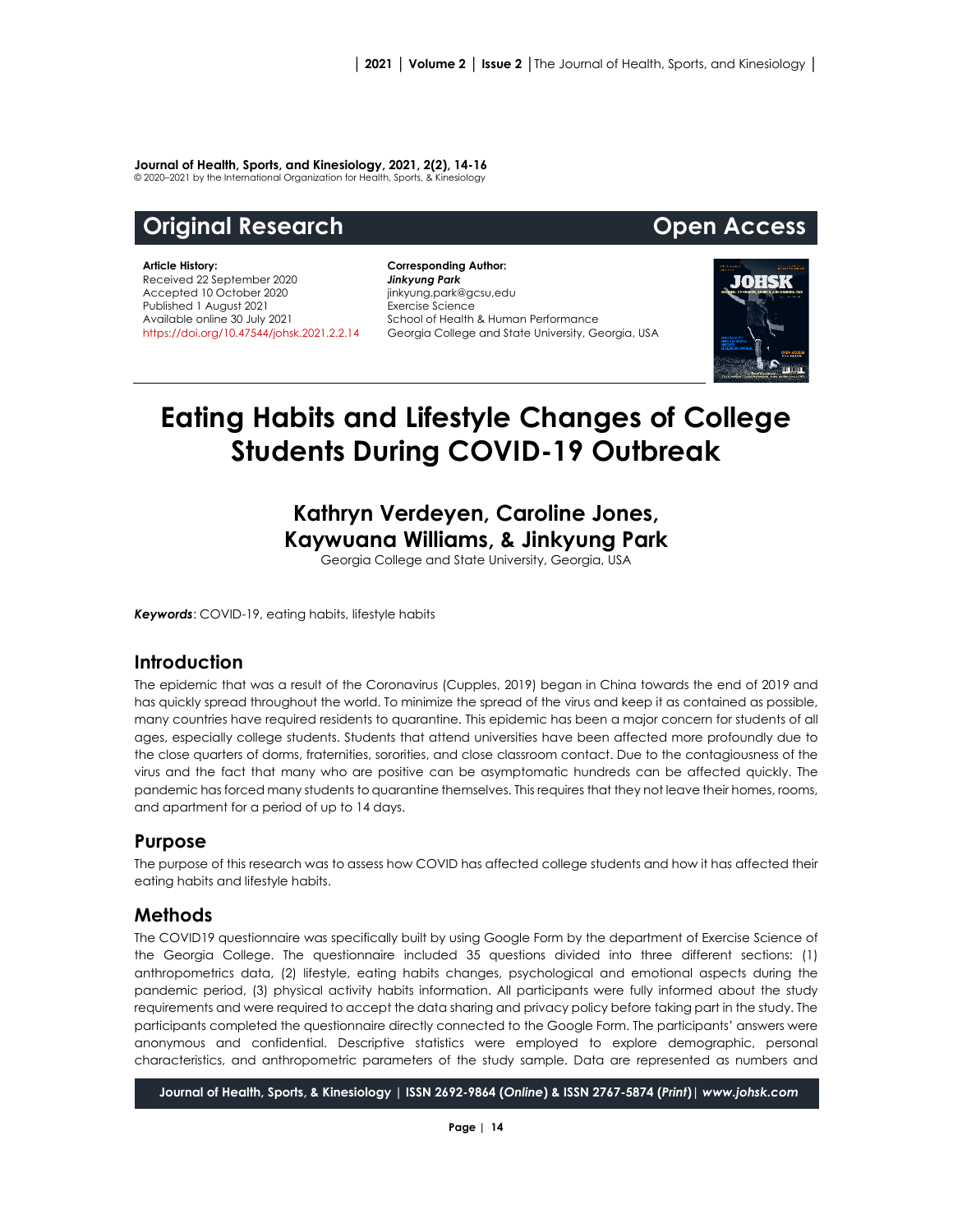percentages in parentheses (%) for categorical variables or mean and standard deviation (SD), as well as median and interquartile range in square brackets [IQR] for continuous variables. The Shapiro–Wilk test was carried out to evaluate variables distribution. All the variables had non-normal distribution. The estimated population size is total number of undergraduate students at Georgia College (n= 5,844). Confidence level is 95%. When margin of error is 13%, estimated sample size is 57.

#### **Results**

We conducted a survey of Georgia College students and asked them a series of questions related to their health, sex, diet, and how COVID has affected them. We asked them a series of questions that related to their health, age, sex, previous diseases, exercise, diet, and weight gain. We surveyed 58 students both male and female (Table 1). The majority of people surveyed were college students.

In regard to lifestyle changes during the COVID-19 lockdown most of the population sampled stated that their habits did not change, and COVID-19 did not negatively affect their diet and eating habits. Many students did not change their eating habits, or felt that their eating habits improved, to make healthier choices during the COVID-19 pandemic. Prior to the pandemic, 59% of those sampled ate out 1 to 2 times a week. During the pandemic, that percentage decreased to 46% and the number of subjects who ate out no times a week increased from 10.3% of the sample population to 26.3% of the sample population. This is likely as a result of the measures taken by local governments to help curb the spread of COVID. The survey also indicated that 48% of the population are ordering less from restaurants, take-out and delivery and 52% of the sample population's meals were prepared themselves at homes more often. Furthermore, 69% of those sampled either ate the same or less than they did before the pandemic began. Because exercise habits did not change considerably this decrease in consumption of non-homemade food likely contributed to the sample population's perception of their weight, as 63% said that they thought their weight stayed stable, or they had lost weight.

The COVID-19 pandemic lockdown had the biggest impact on the sample population's psychological health as 62.8% of those sampled felt more stressed and 57.6% of those sampled felt lonelier compared to before the pandemic (Table 2). While only 25% of the students found themselves eating more because of stress, 49.3% of the students found themselves eating more than normal due to being bored. Alcohol consumption did not increase significantly during the pandemic.

| <b>Variables</b> | <b>Participants (n=58)</b> |  |  |
|------------------|----------------------------|--|--|
| Age (years)      | $20.7 \pm 0.8$             |  |  |
| Height (cm)      | $169.0 \pm 16.6$           |  |  |
| Bodyweight (kg)  | $69.4 \pm 13.8$            |  |  |
| BMI ( $kg/m2$ )  | $23.6 \pm 3.5$             |  |  |

#### *Table 1. Physical Characteristics and Anthropometrics*

*Table 2. Emotional State During the COVID-19*

| <b>Variables</b> | A lot less | Somewhat less | The same   | Somewhat more | A lot more |
|------------------|------------|---------------|------------|---------------|------------|
| <b>Stress</b>    | $2(3.4\%)$ | $2(3.4\%)$    | 18 (31.6%) | 26 (45.6%)    | 10 (17.2%) |
| Loneliness       | $2(3.4\%)$ | $2(3.4\%)$    | 21 (36.2%) | 30 (51.8%)    | $3(5.2\%)$ |

*Note*: Values are expressed as number and percentage (*n* (%)) for categorical variables

#### **Discussion**

The survey asked specific questions about diet, health, and exercise. The results were similar to Gallè's study (2020). "There was a study done on Italian undergraduate students and this study indicated that most student's dietary

**Journal of Health, Sports, & Kinesiology | ISSN 2692-9864 (***Online***) & ISSN 2767-5874 (***Print***)|** *www.johsk.com*